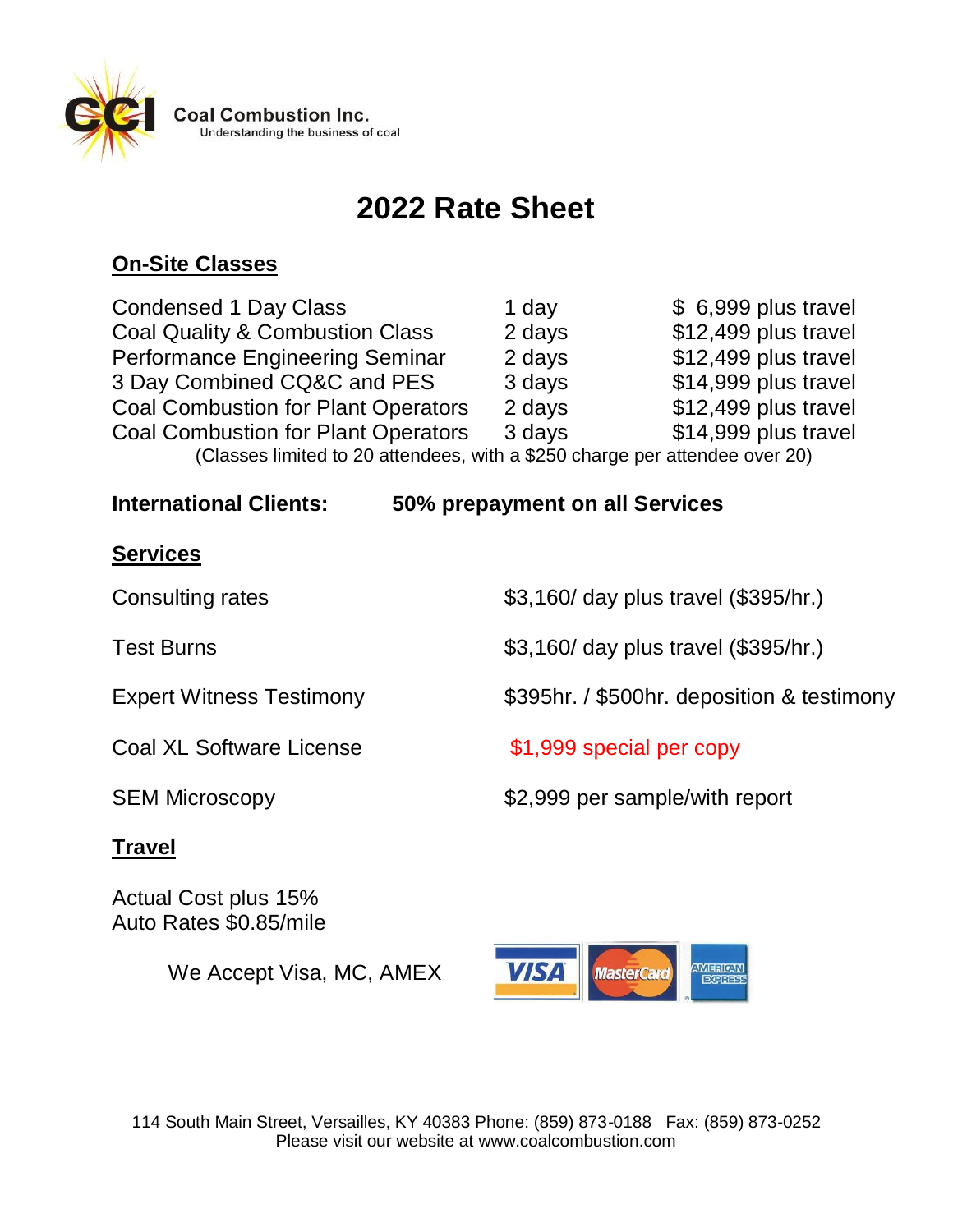

#### Coal Combustion Inc.

#### Terms & Conditions

1. Acceptance. The proposal attached hereto and these Terms and Conditions (collectively, the "Proposal") is subject to withdrawal by Coal Combustion Inc. (the "Consultant"), by giving notice to the Client, at any time prior to the acceptance thereof by the Client, and shall automatically lapse sixty (60) days after the date hereof. No acceptance or Purchase Order which varies the terms of this Proposal, including these Terms and Conditions, shall be effective unless expressly approved by the Consultant in writing. ("Consultant" as herein shall, unless the context clearly requires otherwise, include the firm of Coal Combustion Inc. and its officers, directors, employees, sub-contractors and others for whom it may be legally liable.

2. Payments. Prices quoted are in U.S. dollars unless otherwise specified in Proposal. Any travel and living expenses and courier charges will be billed at cost plus 15%. Payment is due within ten (10) days after the date of invoice. Accounts will be assessed an interest charge of 1.5 percent per month on any overdue balance. Failure of the Client to make payments when due shall be cause for suspension of Services, as defined below. The Consultant shall not be responsible for any loss, claim, cost, expense or delay resulting from such suspension of Services. The Client agrees to pay the Consultant all costs incurred by it to collect overdue invoices, including, without limitation, arbitration expenses and reasonable legal fees. The prices contained in this Proposal do not contain any sales, use, excise or similar taxes imposed by any governmental authority whatsoever and all such applicable taxes will be added.

3. Additional Services. The consultant shall be compensated for additional services performed at the Client's request which are outside the scope of the services described in this Proposal ("Additional Services"). Such compensation shall be in the amount agreed to in advance by the Client and the Consultant or, in the absence of the prior agreement, shall consist of hourly and/or testing fees at the Consultants then current rates, plus actual disbursements in connection with such Additional Services, all subject to and payable as provided in Paragraph 2 above. 4. Cost Estimates. Since the Consultant has no control over the construction costs, equipment costs, contractors' prices or the final design of

facilities or equipment recommended by the Consultant, any cost estimates relating to such facilities or equipment are made on the basis of the Consultant's experience and judgment as a professional, but the Consultant cannot and does not warrant or guarantee that the contractors' or vendors' proposals, bids or costs will not vary from the Consultant's estimates.

5. Ownership and Use of Documents. Upon payment in full of services described in this Proposal and any Additional Services in connection herewith (collectively, the "Services"), the Client shall have a non-exclusive, single use license to use all reports, recommendations and other documents furnished by the Consultant for the materials and processes described in this Proposal, provided, however that (a) the copyright in all such documents shall be and remain with the Consultant; (b) the patent rights in any patentable item or idea described or contained in any such report or document shall be and remain with the Consultant if relating to the handling of material, and with the Client if relating to the materials themselves; and (c) the Consultant shall not furnish copies of any report or recommendation prepared for the Client to anyone other than the Client, without the Clients consent, and shall not disclose to others any information concerning the Clients business, operations, or products which the Client informs the Consultant in writing is proprietary in nature and which is not in the public domain or information which has been disclosed to the Consultant by a party who is under no obligation not to disclose such information.

6. Compliance and Indemnification. The Client agrees that it shall retain ownership of all sample materials which may be delivered to and/or tested by the Consultant, acknowledging, however, that the Consultant may use and/or deplete such materials as it deems necessary. The Client further agrees to comply with all applicable federal, state, and local laws, rule, and regulations in any way relating to the manufacturing, storage, use, transportation or disposal of any materials which the Consultant is requested to evaluate, test or otherwise deal with and which are deemed to be hazardous materials, as that term is defined in the Resource Conservation and Recovery Act of 1976, as amended (42-U.S.C. Sec. 6901 et seq.) and the Client agrees to exonerate, indemnify and hold harmless the Consultant from and against all claims, suits, obligations, liabilities and damages, including reasonable attorneys' fees, based upon or in any way arising out of the failure by the Client to comply with any such laws, rules, regulations or other requirements of any governmental authority having jurisdiction.

7. Consultants Responsibilities. (a) Many of the Services provided by the Consultant hereunder are conceptual and advisory only. Except as expressly contained in this Proposal, implementation of the Consultants recommendations shall be carried out by others, and the Consultant shall not be responsible for producing drawings, specifications or other final construction contract documents, for any errors or omissions therein, or for providing services during construction, except as expressly requested by the Client and agreed to in writing by the Consultant. The Consultants recommendations shall be based upon samples and information provided by the Client, and upon expected conditions as described by the Client. The Consultant's recommendations shall assume the information furnished by the Client is accurate and complete, that the samples and expected conditions are representative of those which do or will exist in the Client's facility, and that the Client has or will develop and implement a maintenance program and will carry out routine, and, where prudent, special tests, maintenance inspections, and any other necessary repairs and maintenance during the periods of operation in accordance with prudent industrial practice and such additional procedures as the Consultant may prescribe. The Consultant shall not be liable for any damages or claims arising out of the inaccuracy or incompleteness of information furnished by the Client, the failure of the Client to carry out such tests, maintenance or procedures, the failure of the Client to follow advice given by the Consultant, the existence of operating conditions other than those described by the Client, or the use of the facility or any recommended equipment in connection with materials whose properties differ from samples furnished by the Client.

(b) The Consultant shall render the Services free of negligence, in accordance with generally accepted engineering standards and practices as those standards and practices are known to the Consultant when the Services are rendered. Such Services shall be rendered without any other warranty, express or implied; the Consultant shall be responsible only for its own negligence; and, by authorizing the commencement of Services by the Consultant, the Client accepts all terms and provisions of this Proposal, including these Terms and Conditions, and agrees to make no claim and hereby waives, to the fullest extent permitted by law, any claim, or cause of action of any nature against the Consultant which may arise out of or in connection with the Services performed for the Client, excepting those claims arising from negligent acts or omissions of Consultant, which shall be limited to those set forth in this Paragraph 7(b) and elsewhere in this Proposal. In this connection, the Client agrees to indemnify and hold the Consultant harmless to such extent as will limit all liability claims (by the Client or others), the cost of defense and other expenses which may be levied against or incurred by the Consultant as a result a of any error or omission in any recommendation, report, study or other service furnished or performed by the Consultant hereunder to a sum not to exceed \$10,000 or the amount of the Consultant's fees for Services paid hereunder, whichever is greater. Under no circumstances shall the Consultant, its officers, directors, employees or agents be liable to the Client or any other person for any special, incidental, indirect or consequential including but not limited to loss of use, loss of profit, loss of business, loss of income or loss of reputation. The parties also agree that the Client will not, directly or indirectly through suits against parties